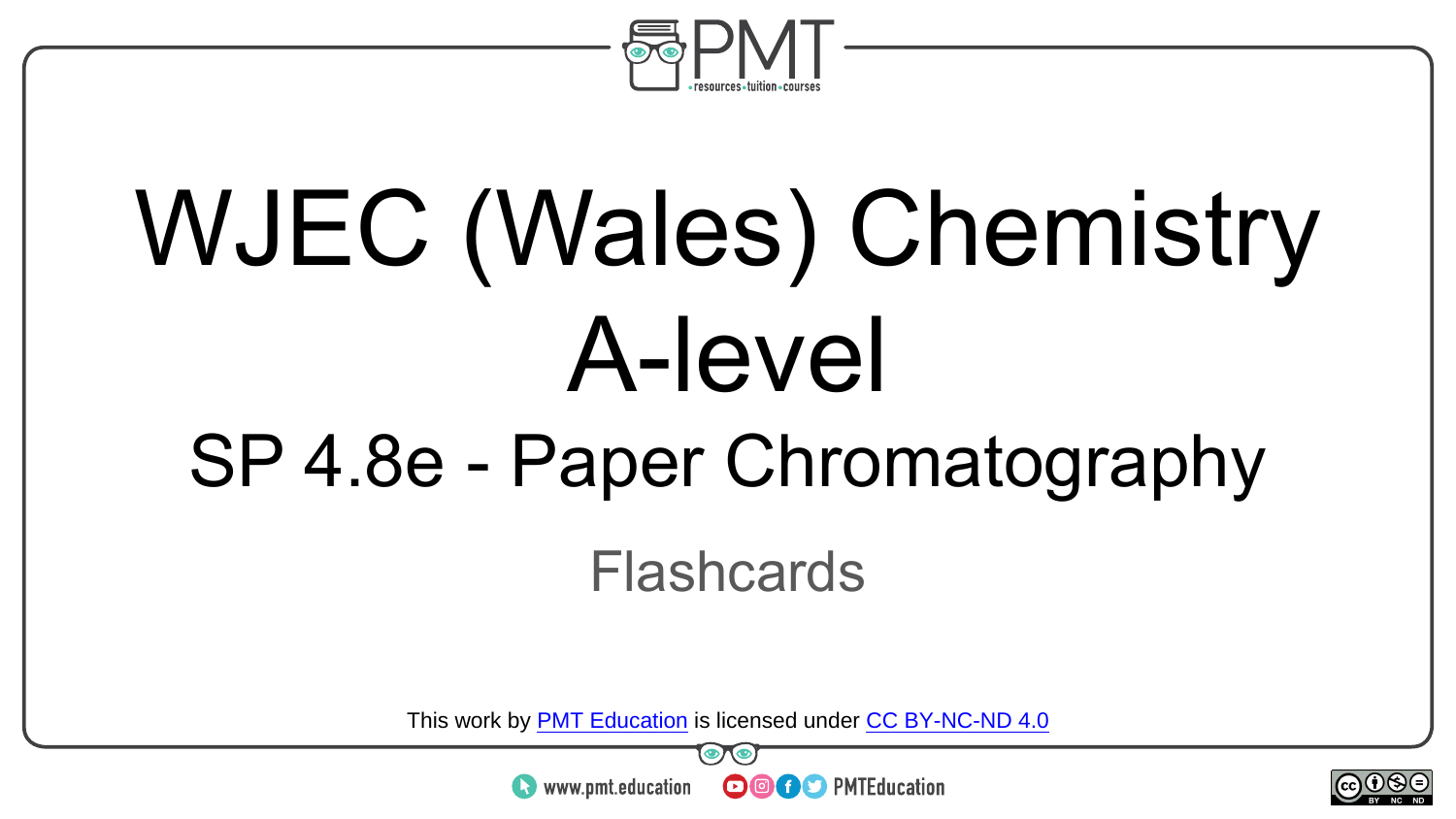

# What is chromatography?



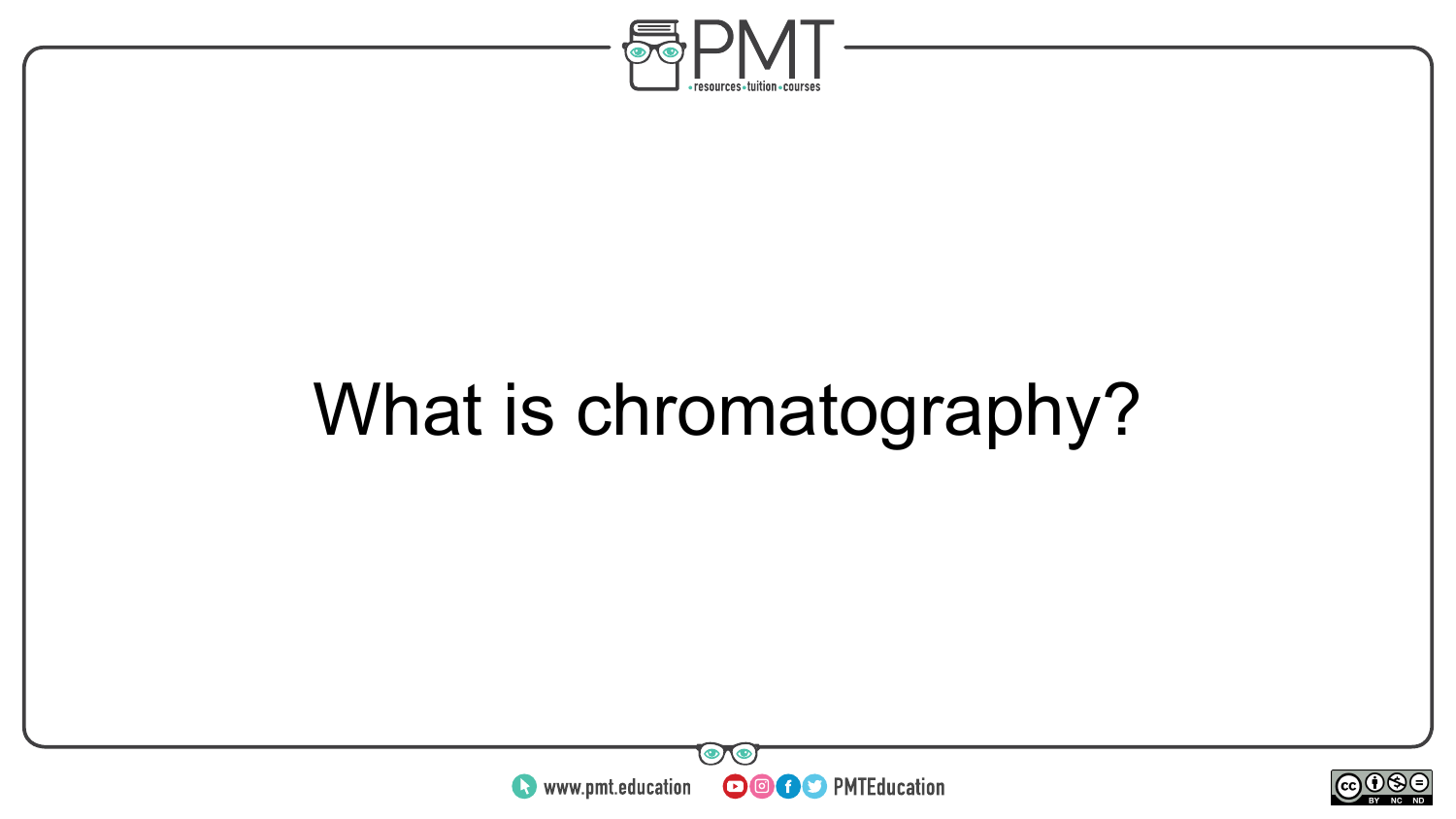

#### What is chromatography?

Chromatography is a process used to separate a mixture into different components. All chromatography processes involve a mobile phase, where the molecules can move, and a stationary phase, where the molecules can't move.



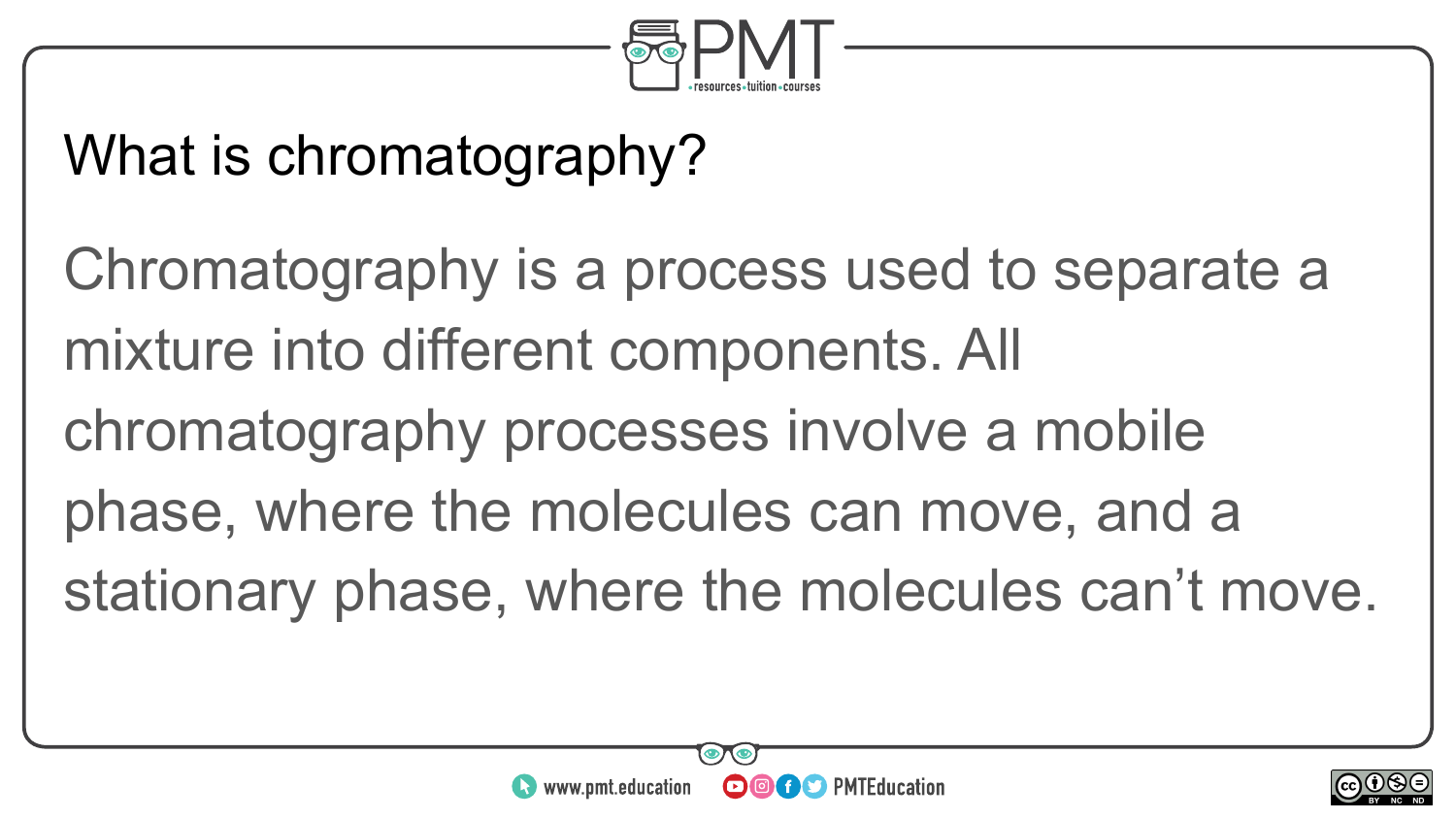

### What apparatus is required to analyse biro inks by paper chromatography?



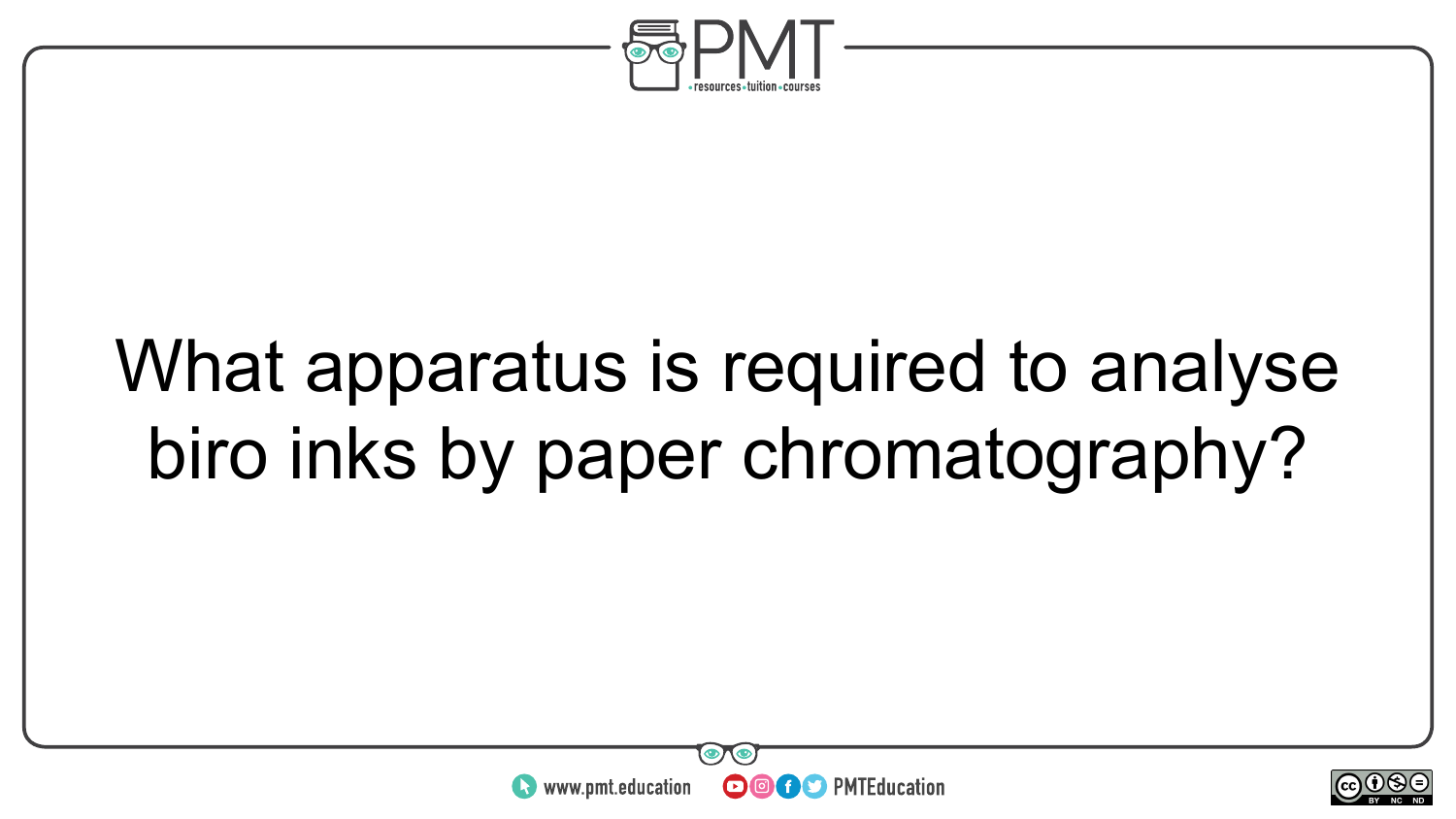

What apparatus is required to analyse biro inks by paper chromatography?

- Chromatography paper
- Scissors
- A range of coloured biro inks
- 250 cm<sup>3</sup> conical flask with rubber bung
- Dropping pipette



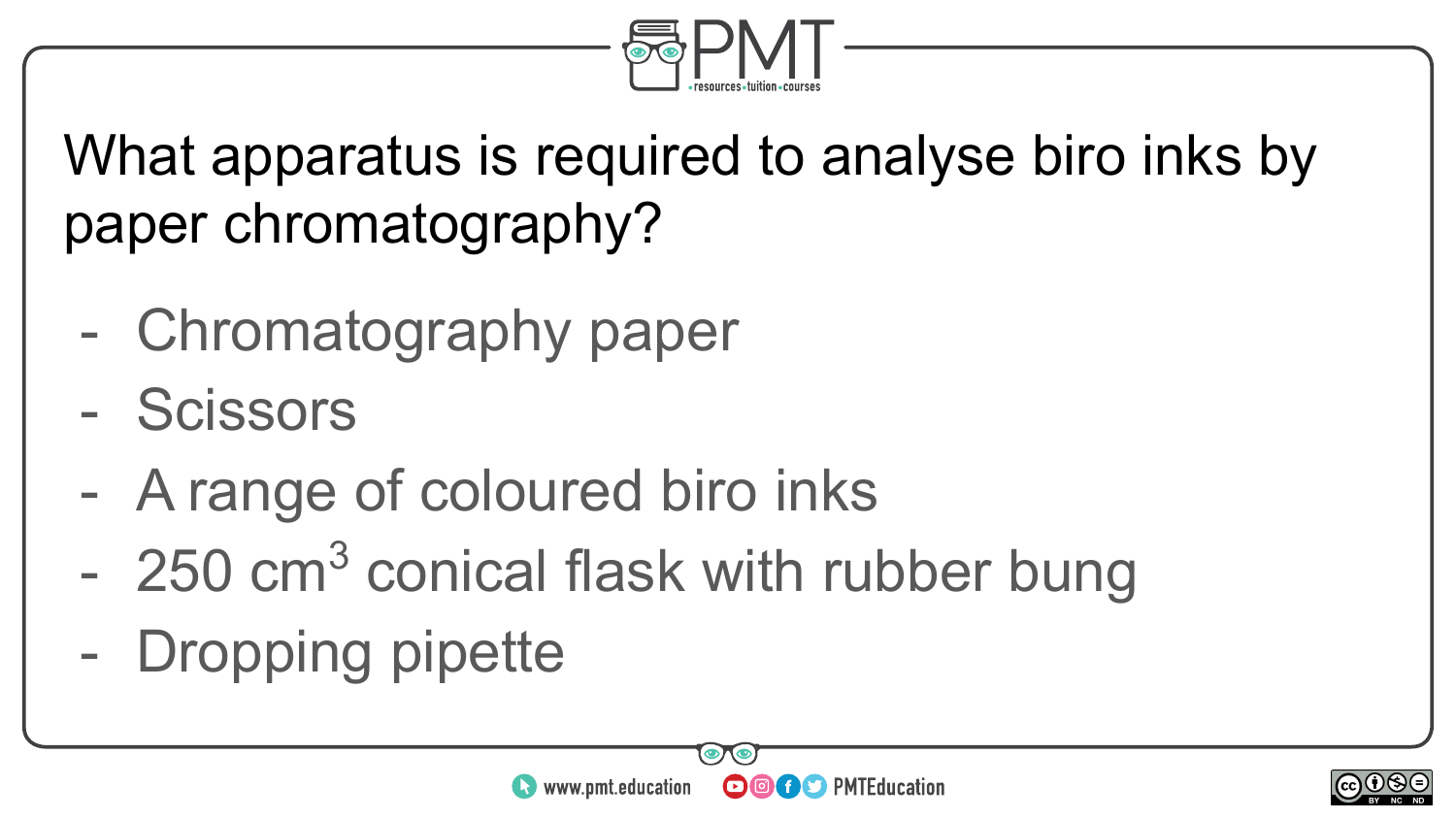

# Outline the experimental procedure to analyse biro inks by paper chromatography



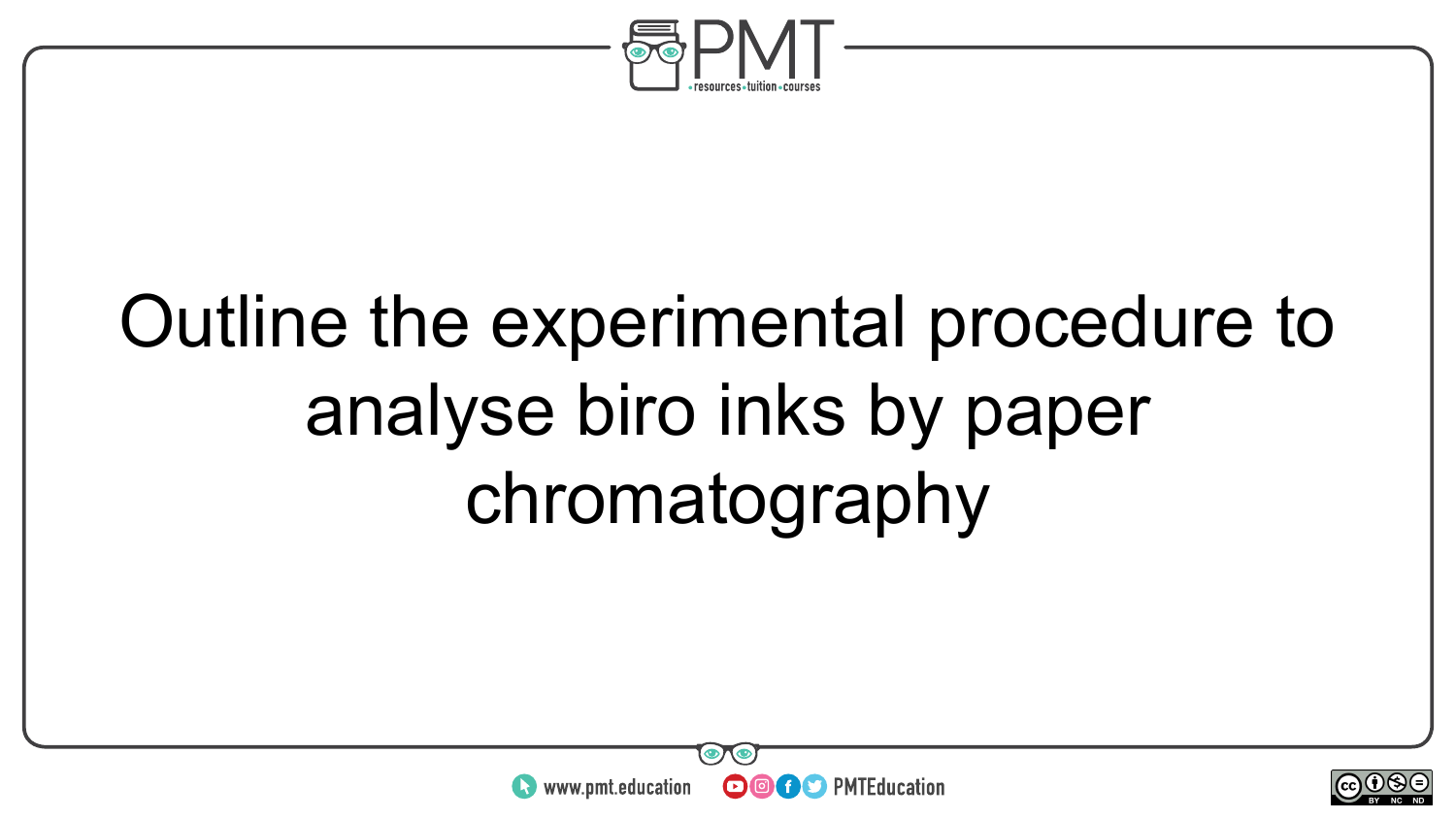

#### Outline the experimental procedure to analyse biro inks by paper chromatography

- 1. Cut a piece of chromatography paper to fit the conical flask. Draw a pencil line 10-15 mm from the bottom edge of the paper.
- 2. Make a small biro dot on the paper on the pencil line. For different biro dots, ensure that there is a 5 mm gap between the dots along the line.
- 3. Add the developing solvent to the bottle to a depth of no more than 10 mm.
- 4. Insert the paper into the solvent. Hold the paper in place with a cork or bung.
- 5. Leave the flask for 30 minutes. Do not allow the solvent front to reach the bottom of the bung.
- 6. Remove the paper and mark the position of the solvent front.
- 7. Leave the paper to dry.



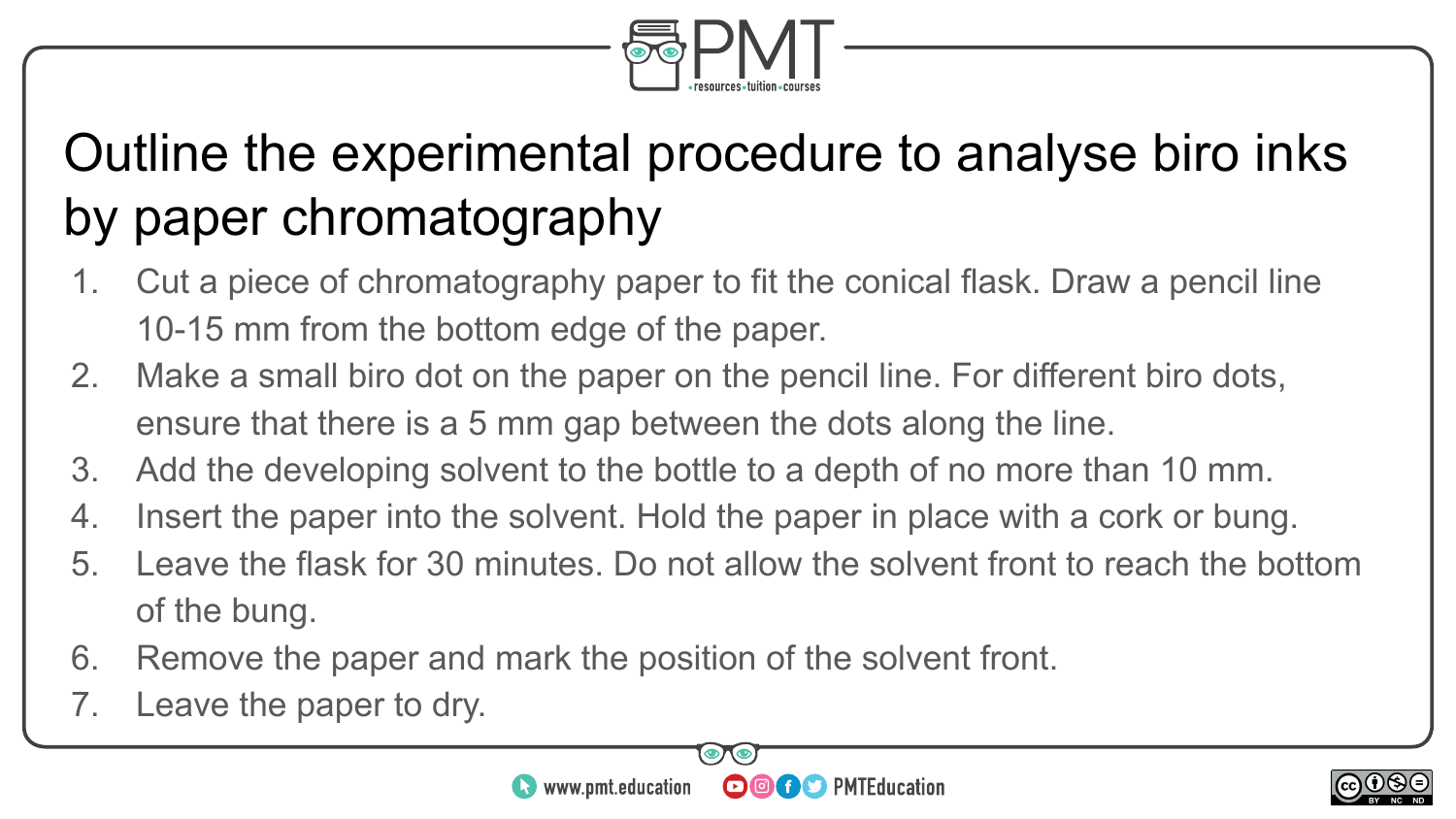

# Why should pencil be used to draw the line along the bottom of the chromatography paper?

**OOOO** PMTEducation



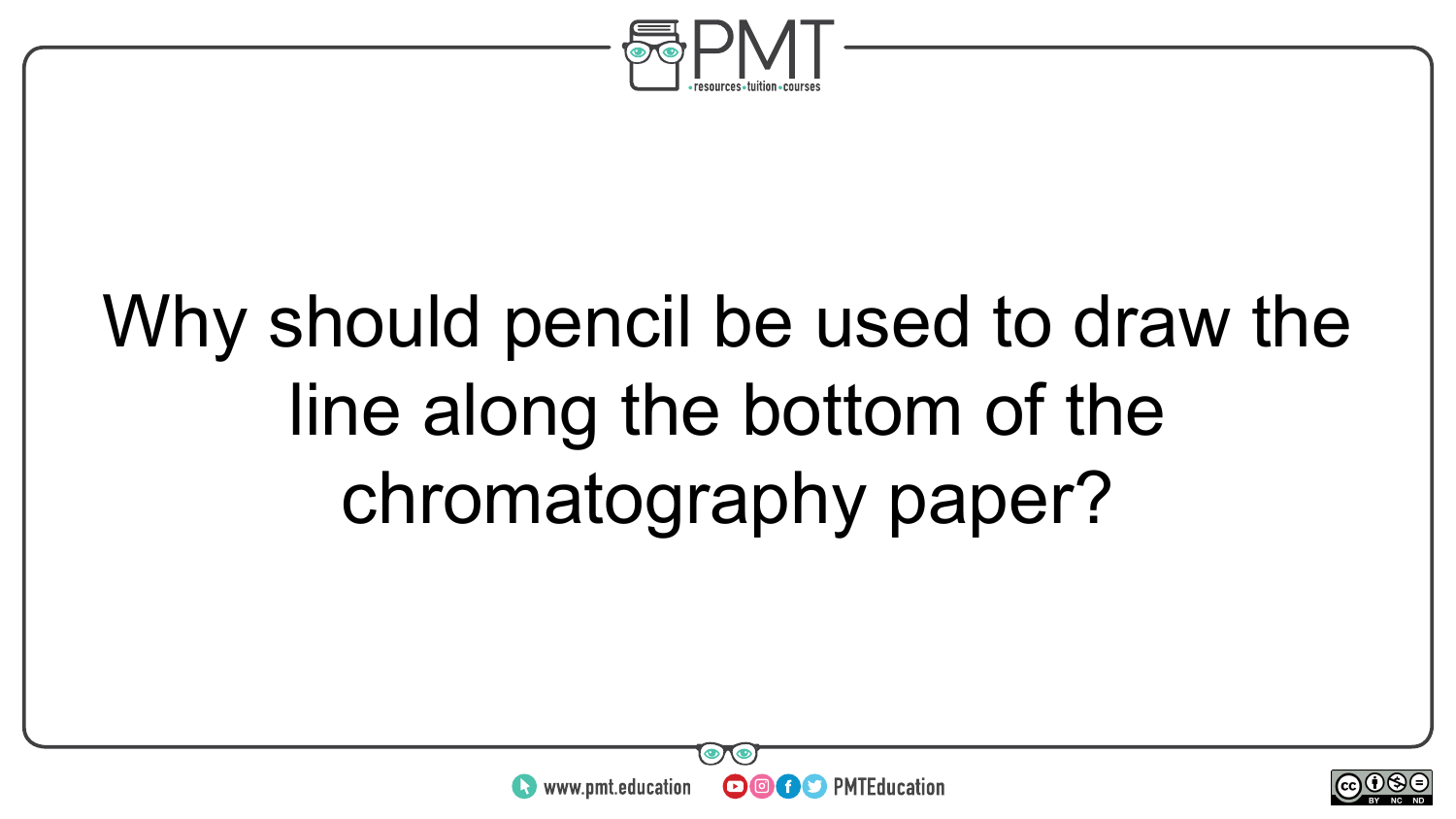

Why should pencil be used to draw the line along the bottom of the chromatography paper?

Pencil will not affect the experiment as it is insoluble in the solvent and therefore will not travel up the chromatography

er.

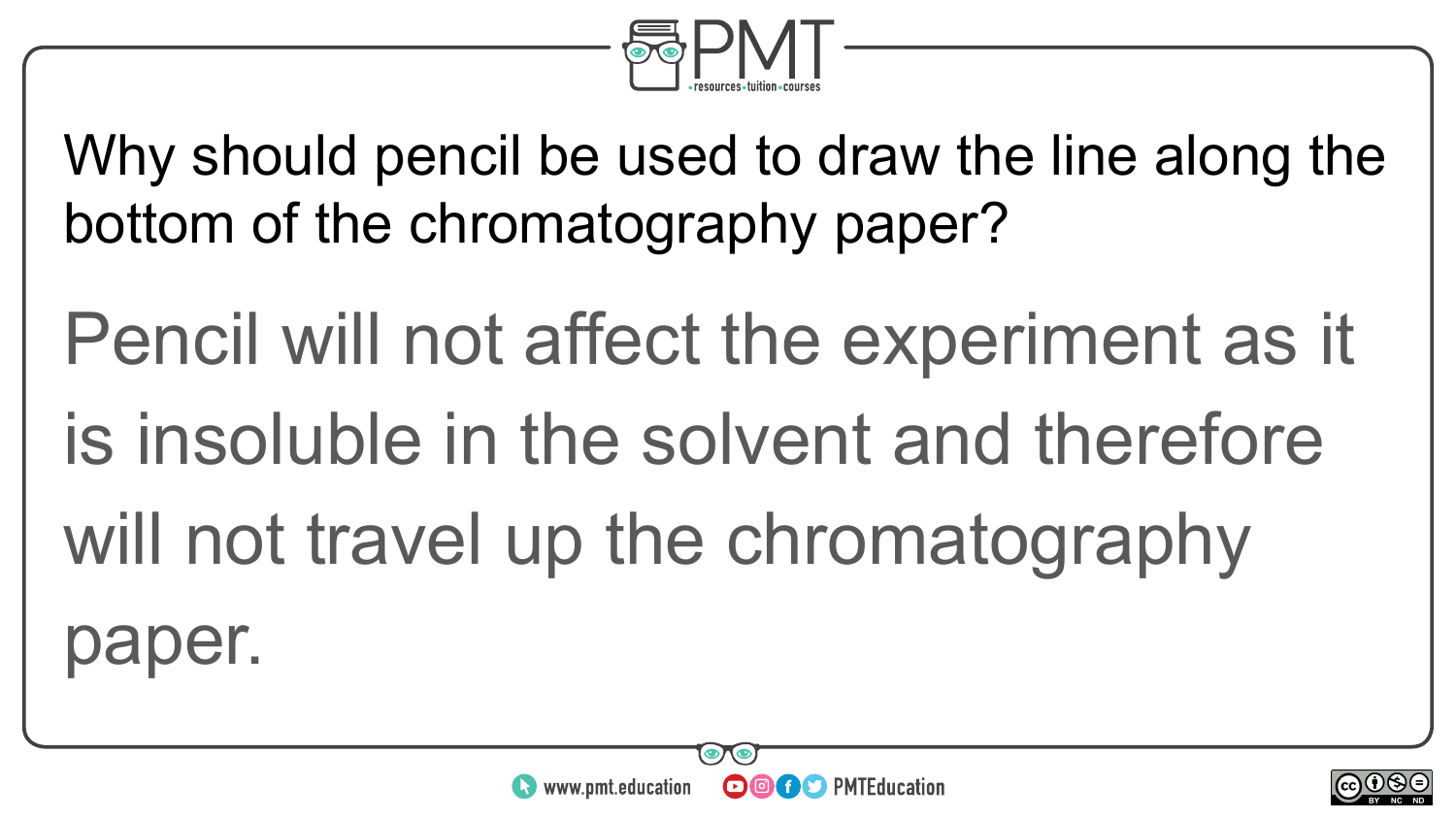

# Why should the solvent in the flask for paper chromatography be no deeper than 10 mm deep?



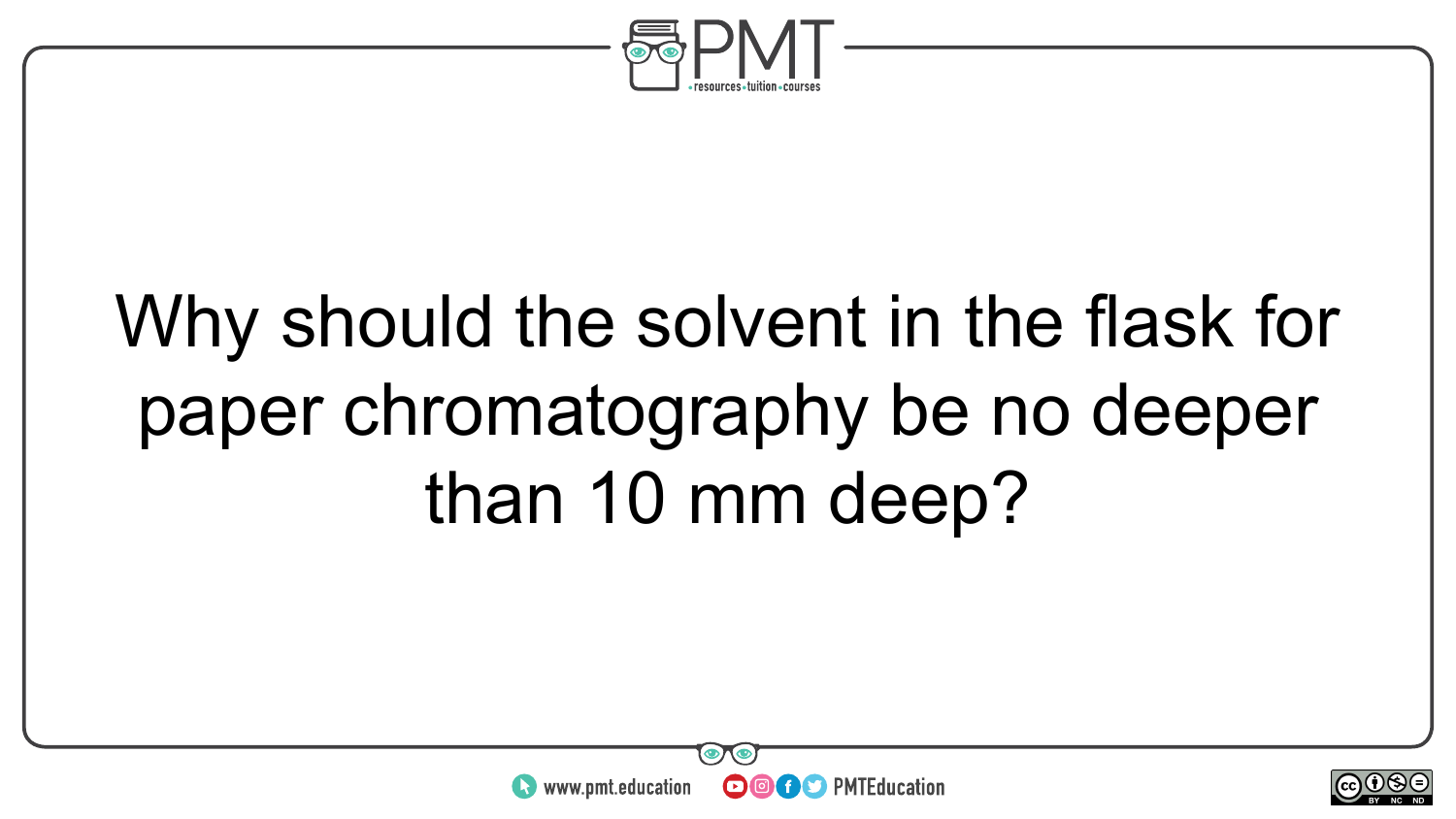

Why should the solvent in the flask for paper chromatography be no deeper than 10 mm deep?

If the solvent is deeper it will wash away the substances placed on the baseline of the chromatography paper.



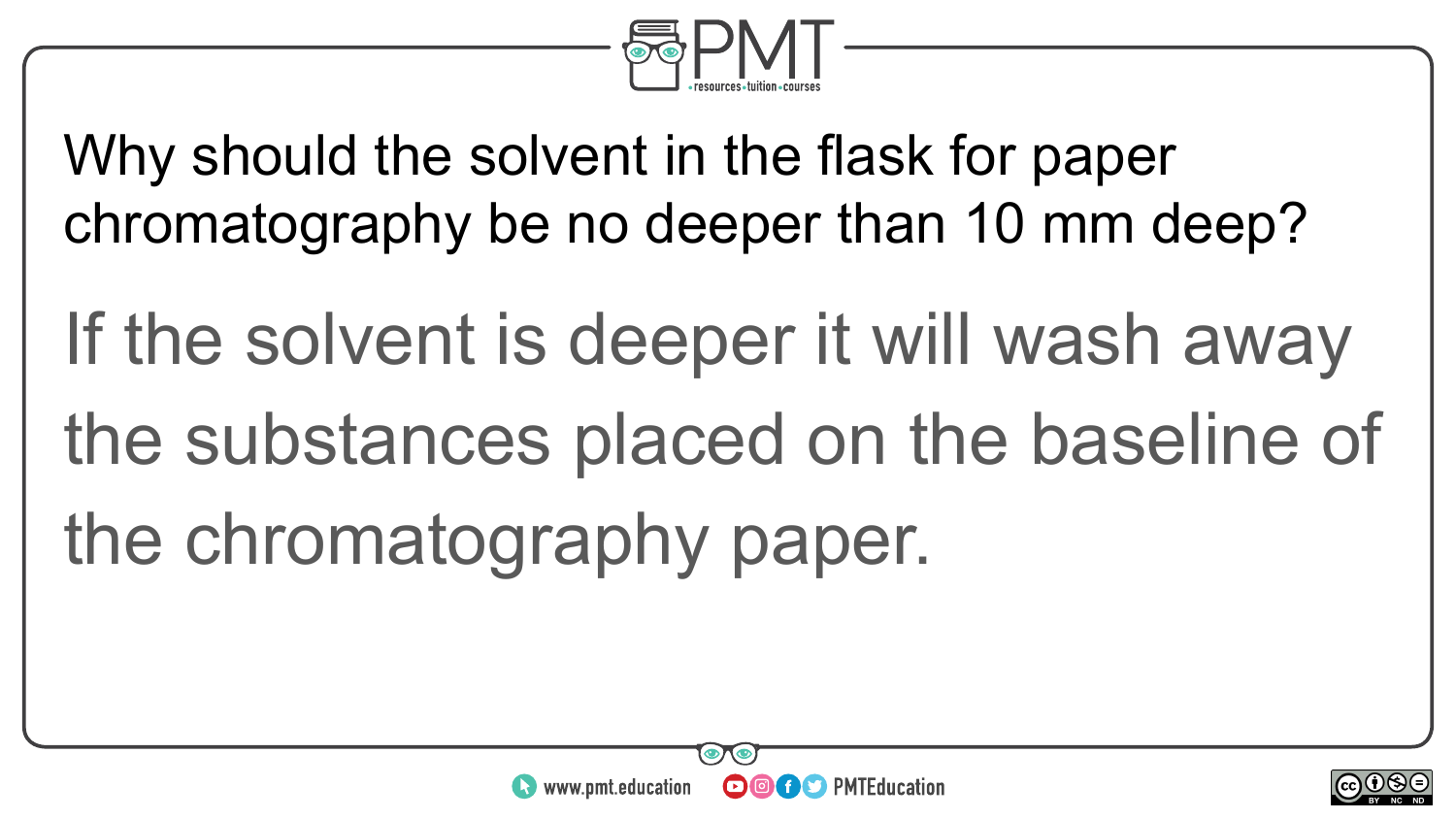

# Why should you use a lid when carrying out paper chromatography?



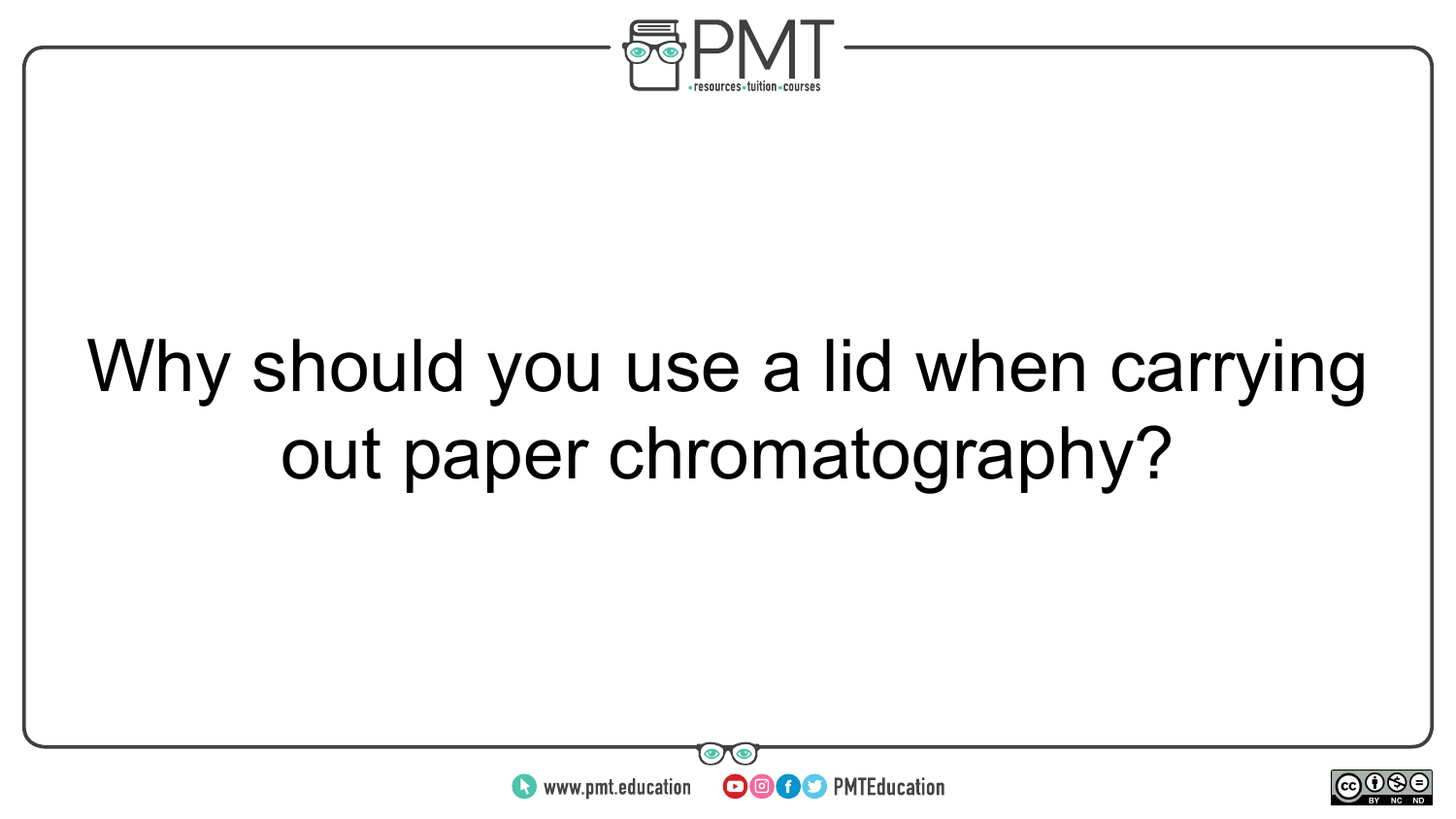

#### Why should you use a lid when carrying out paper chromatography?

# The lid prevents the solvent from evaporating.



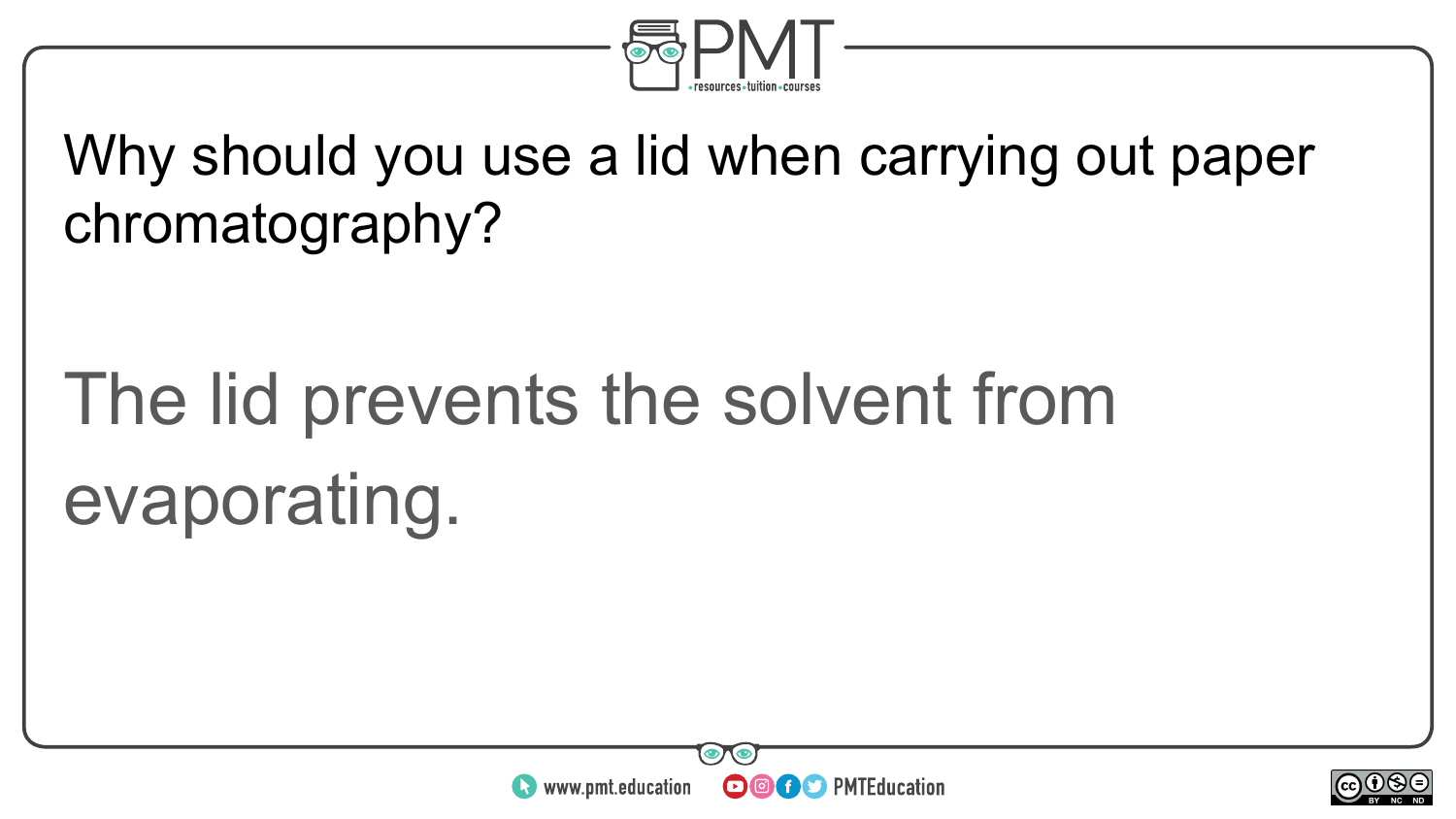

# In paper chromatography, what is the stationary phase?



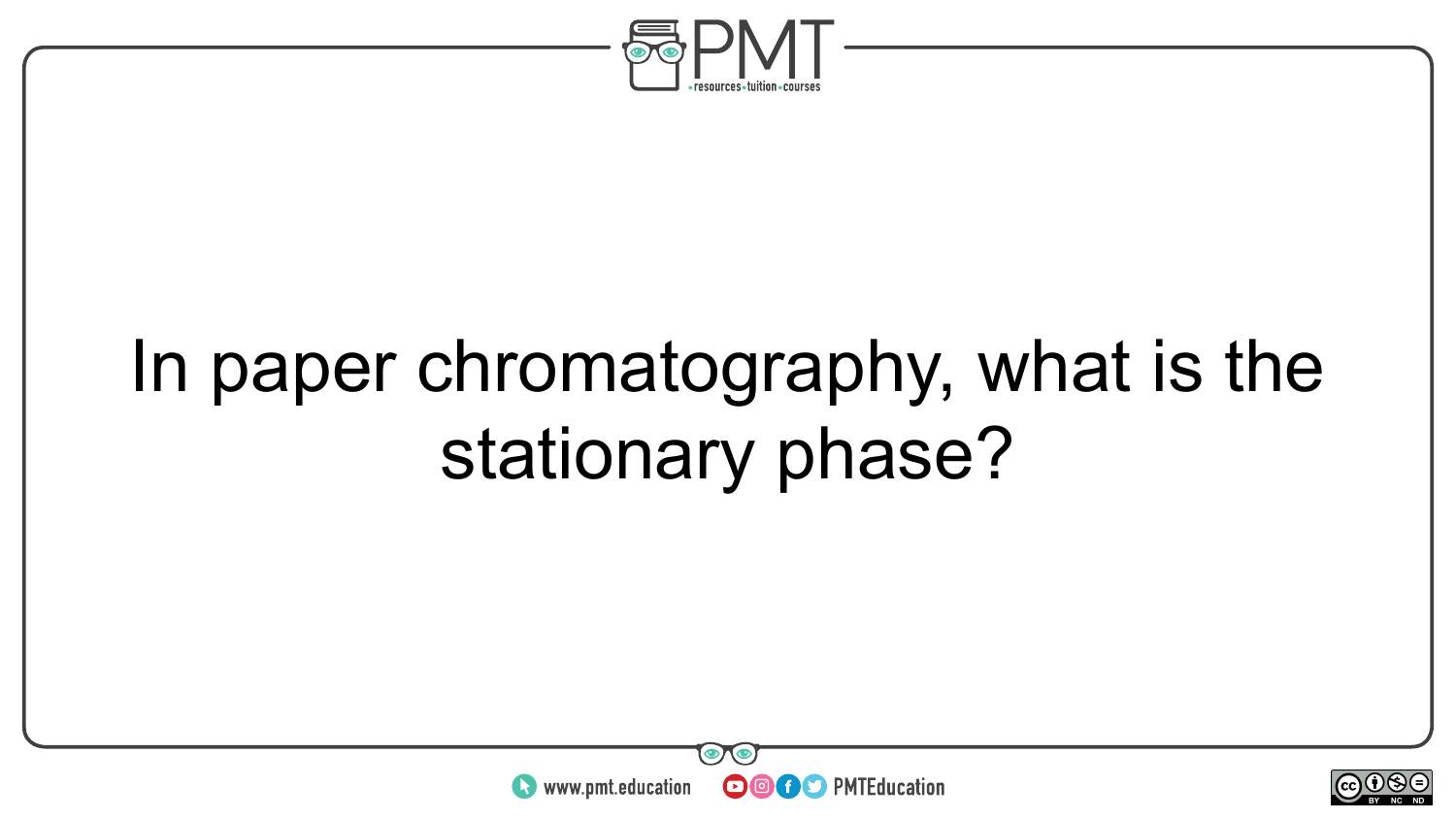

In paper chromatography, what is the stationary phase?

# The chromatography paper is the stationary phase.



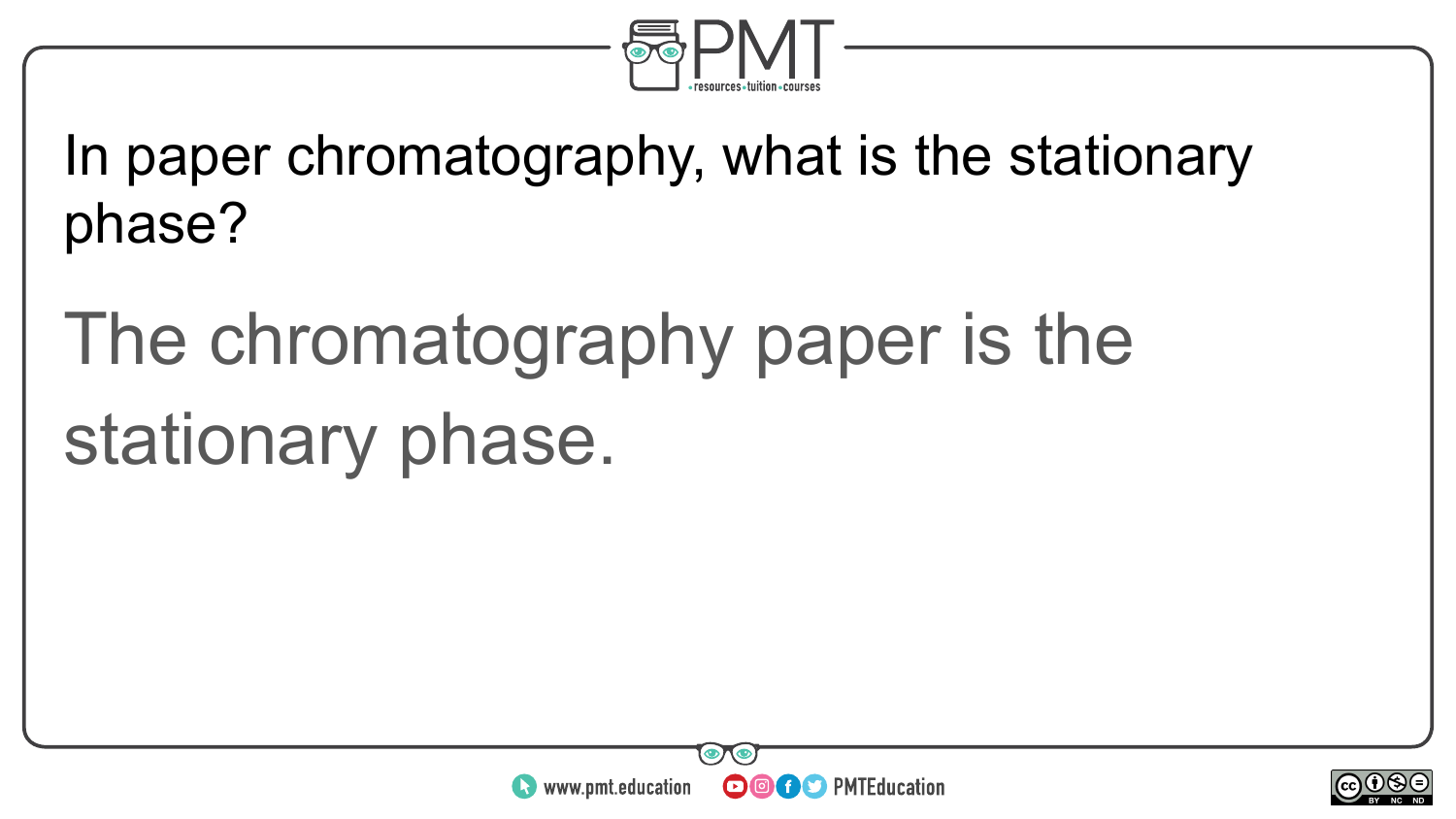

### In paper chromatography, what is the mobile phase?



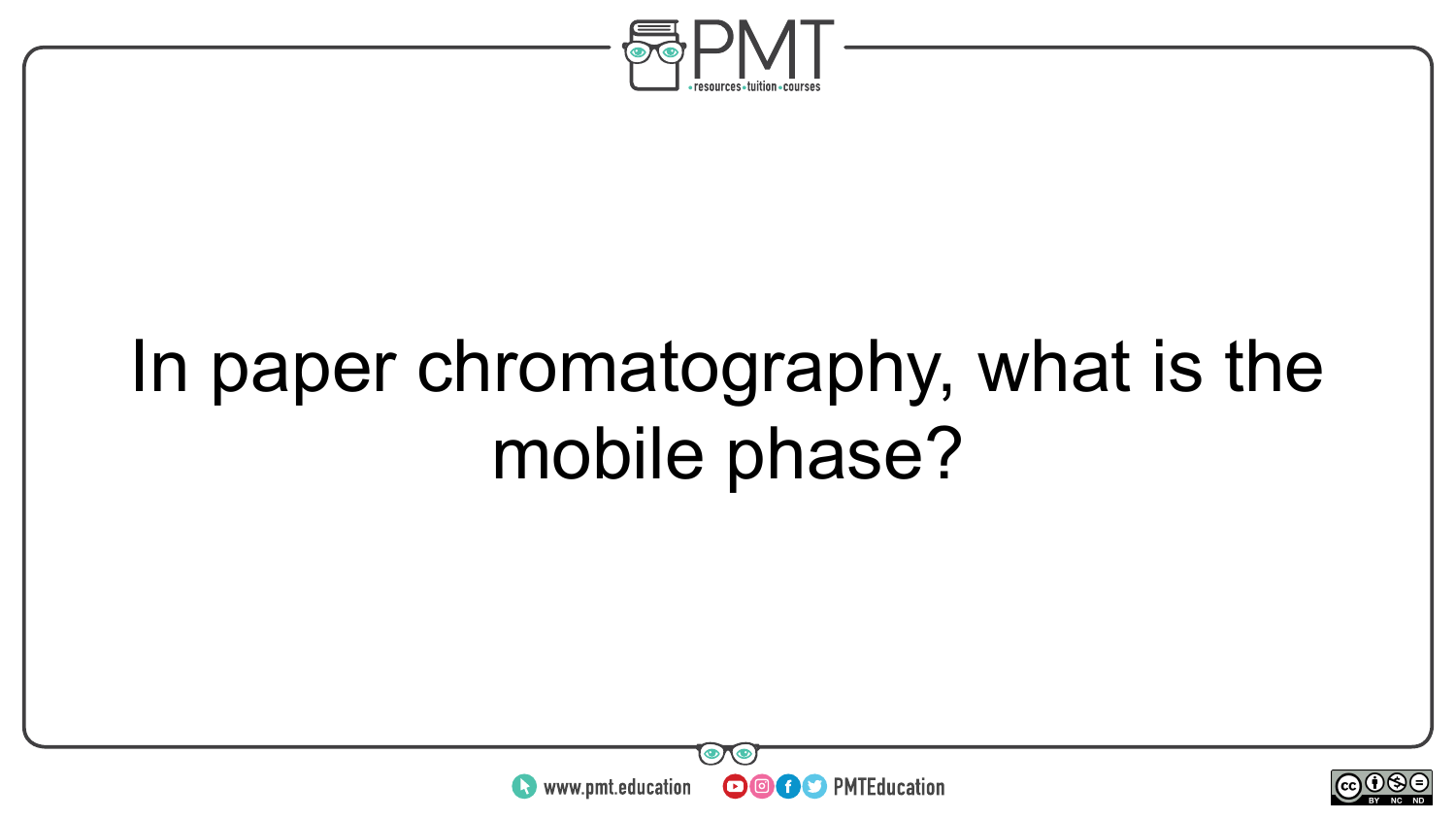

In paper chromatography, what is the mobile phase?

The solvent in the flask is the mobile phase. Water or ethanol are commonly used as solvents.



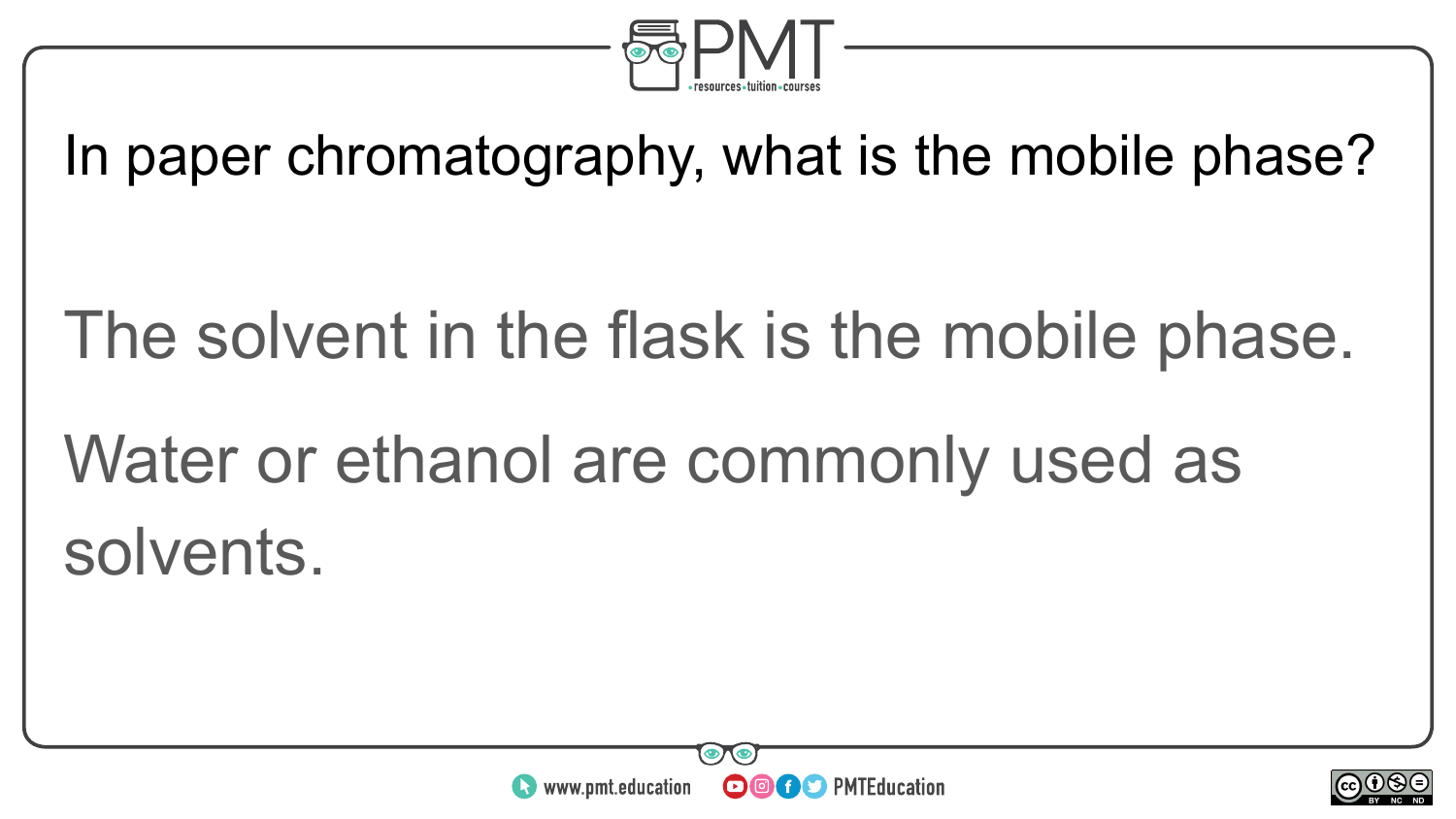

# What two things affect how long the substances spend in each phase in paper chromatography?





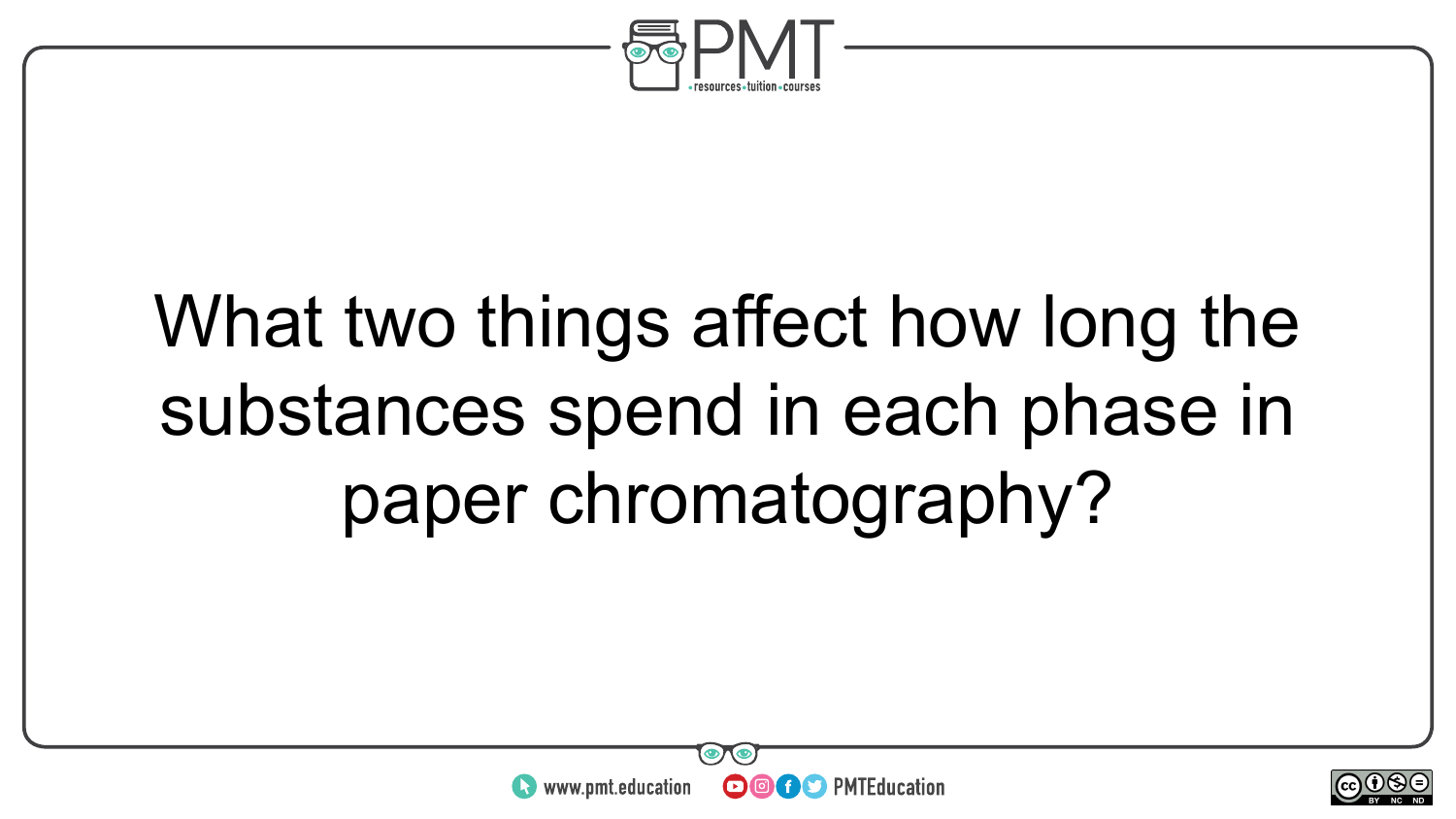

What two things affect how long the substances spend in each phase in paper chromatography?

- The solubility of the substances.
- The attraction of the substances to the chromatography paper.



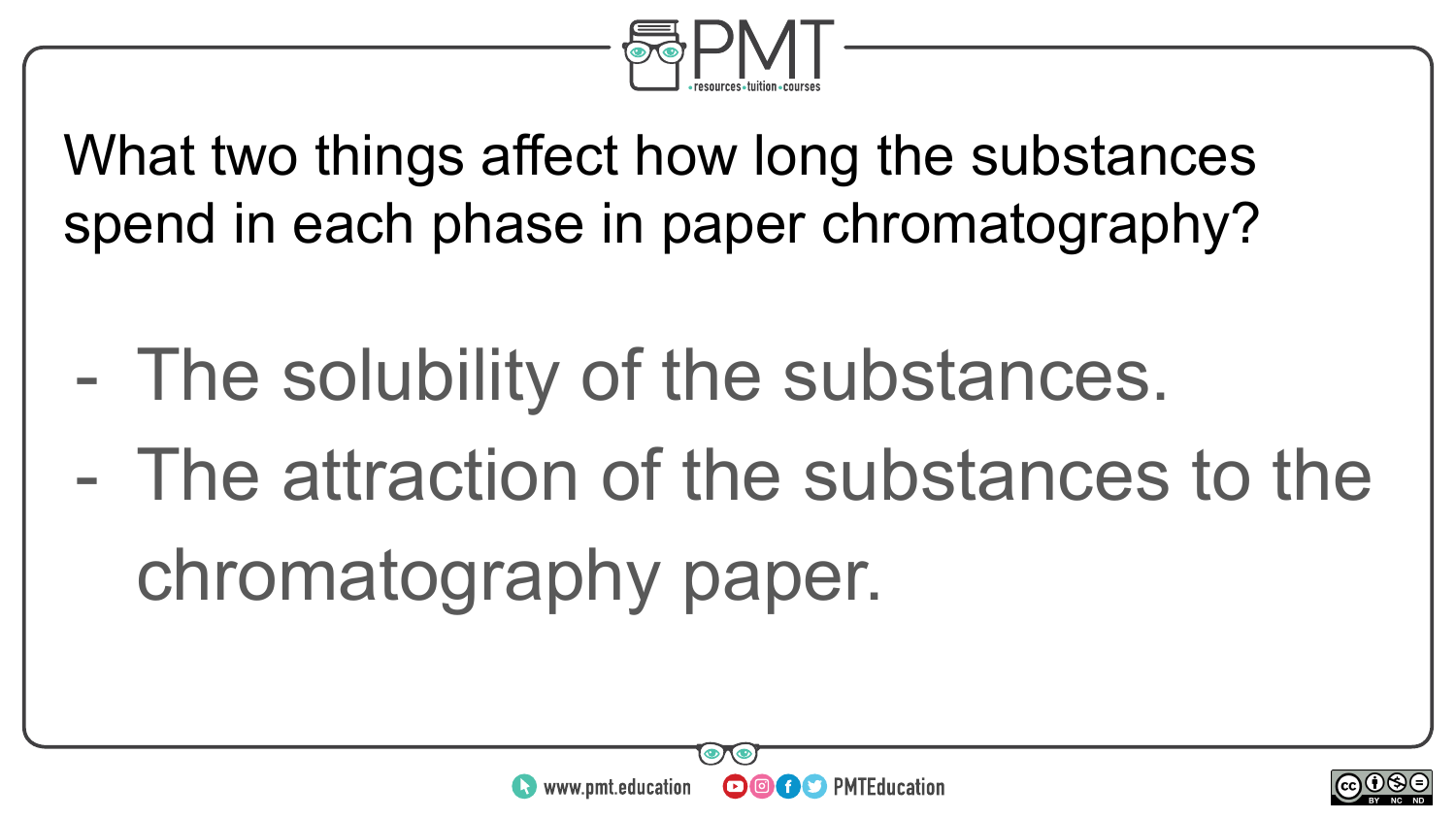

## What is an Rf value and how can it be calculated?



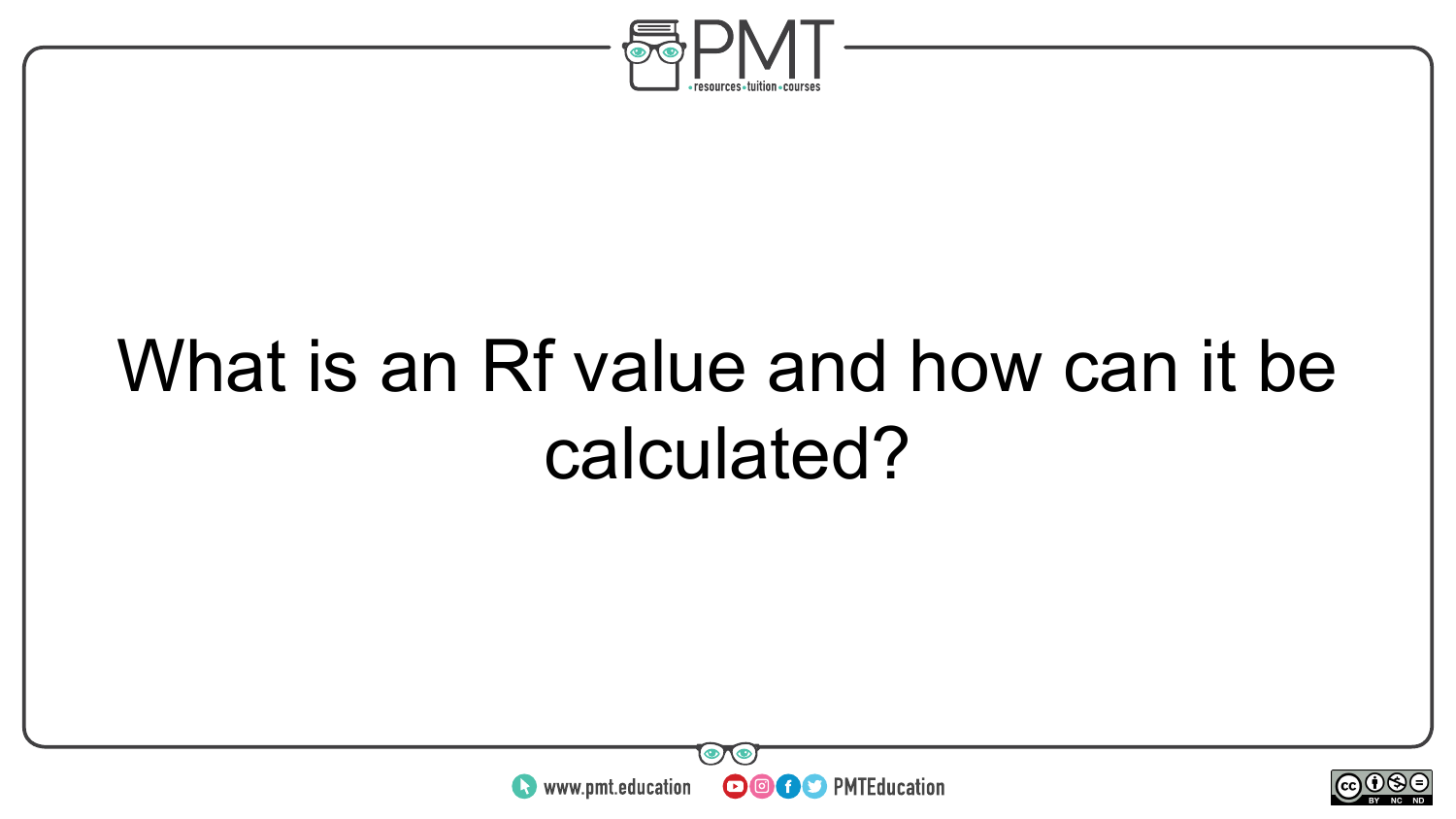

What is an Rf value and how can it be calculated?

The Rf value is the retention factor. It is unique to each component in the mixture being analysed so it can be used to identify particular components:

Rf = distance moved by component

distance moved by solvent

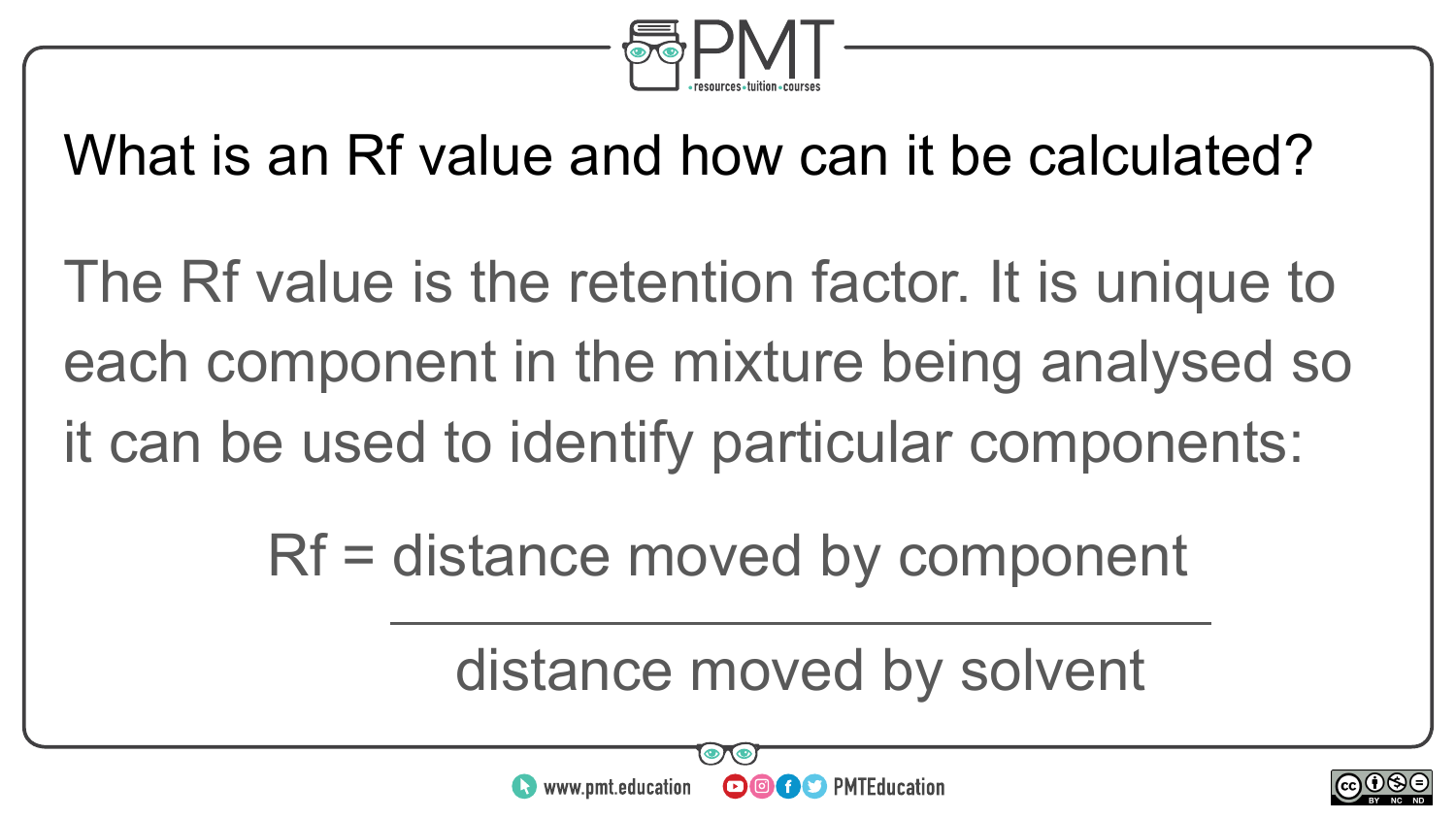

### What is the Rf value dependent on?



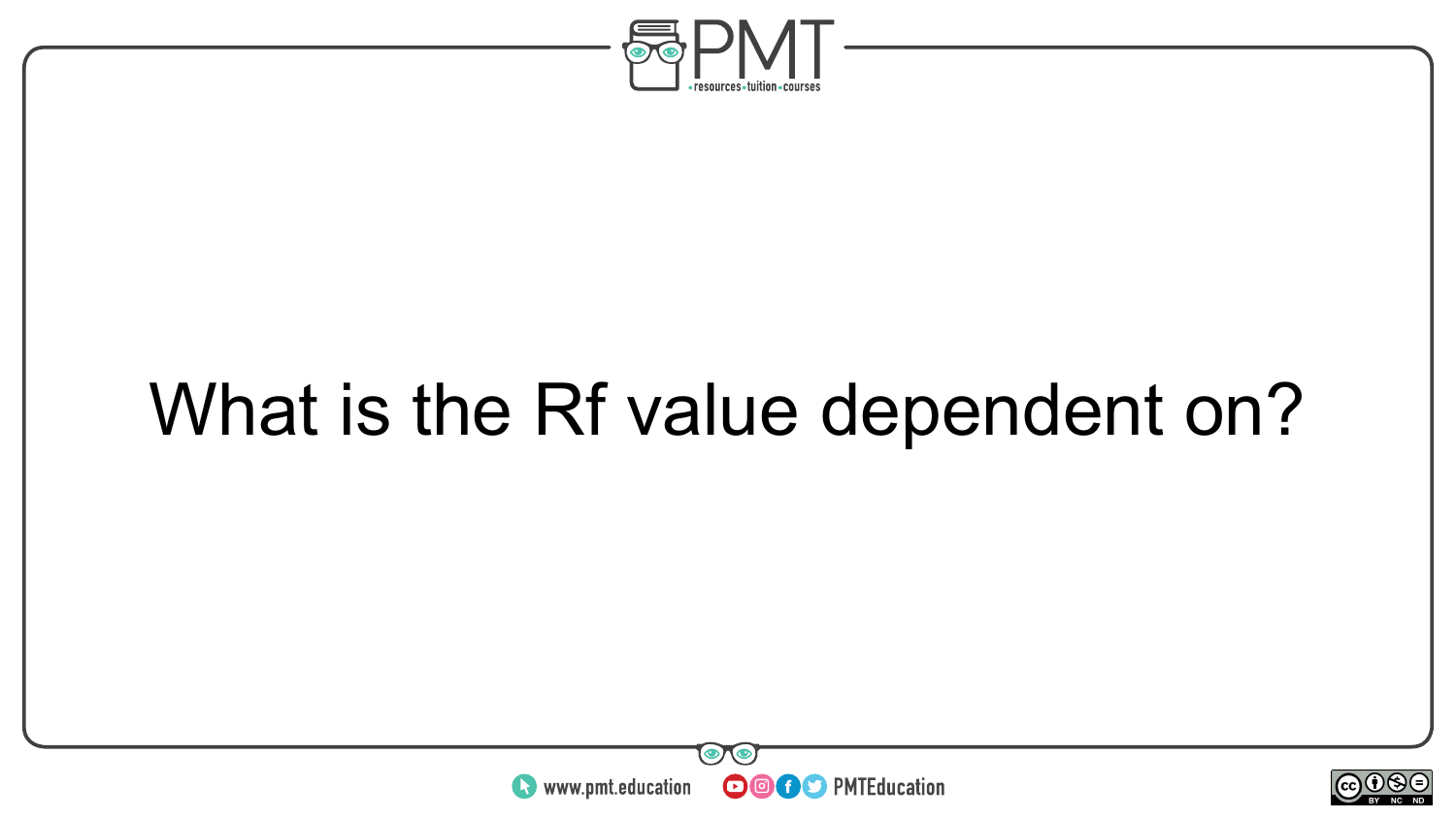

#### What is the Rf value dependent on?

The Rf value is dependent on the solvent.

If you repeat the experiment with a different solvent, the Rf value will change.



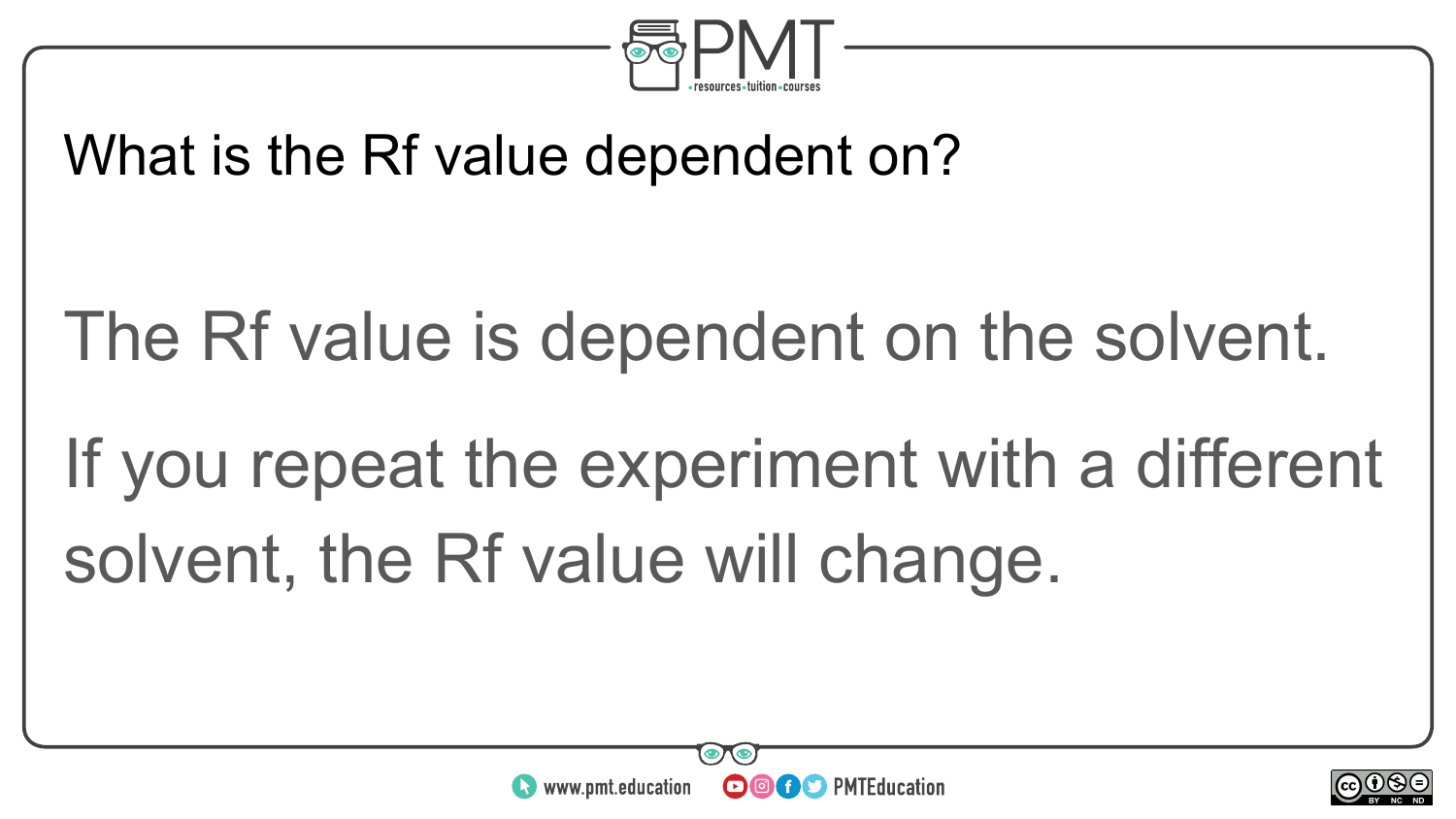

# When measuring the distance moved by a substance on the chromatography paper, where should you measure between?



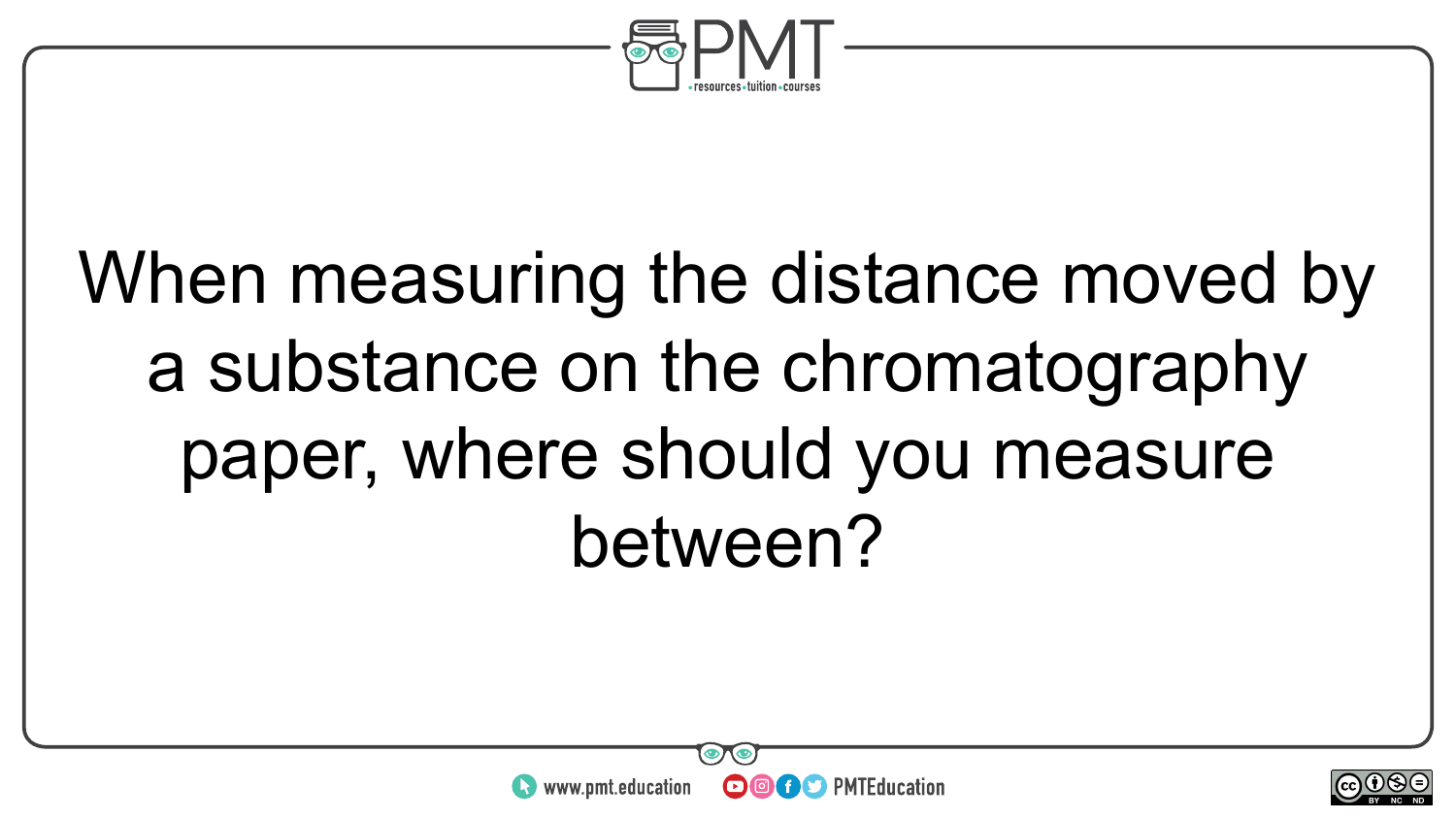

When measuring the distance moved by a substance on the chromatography paper, where should you measure between?

# Measure from the pencil baseline to the middle of the spot of the substance.



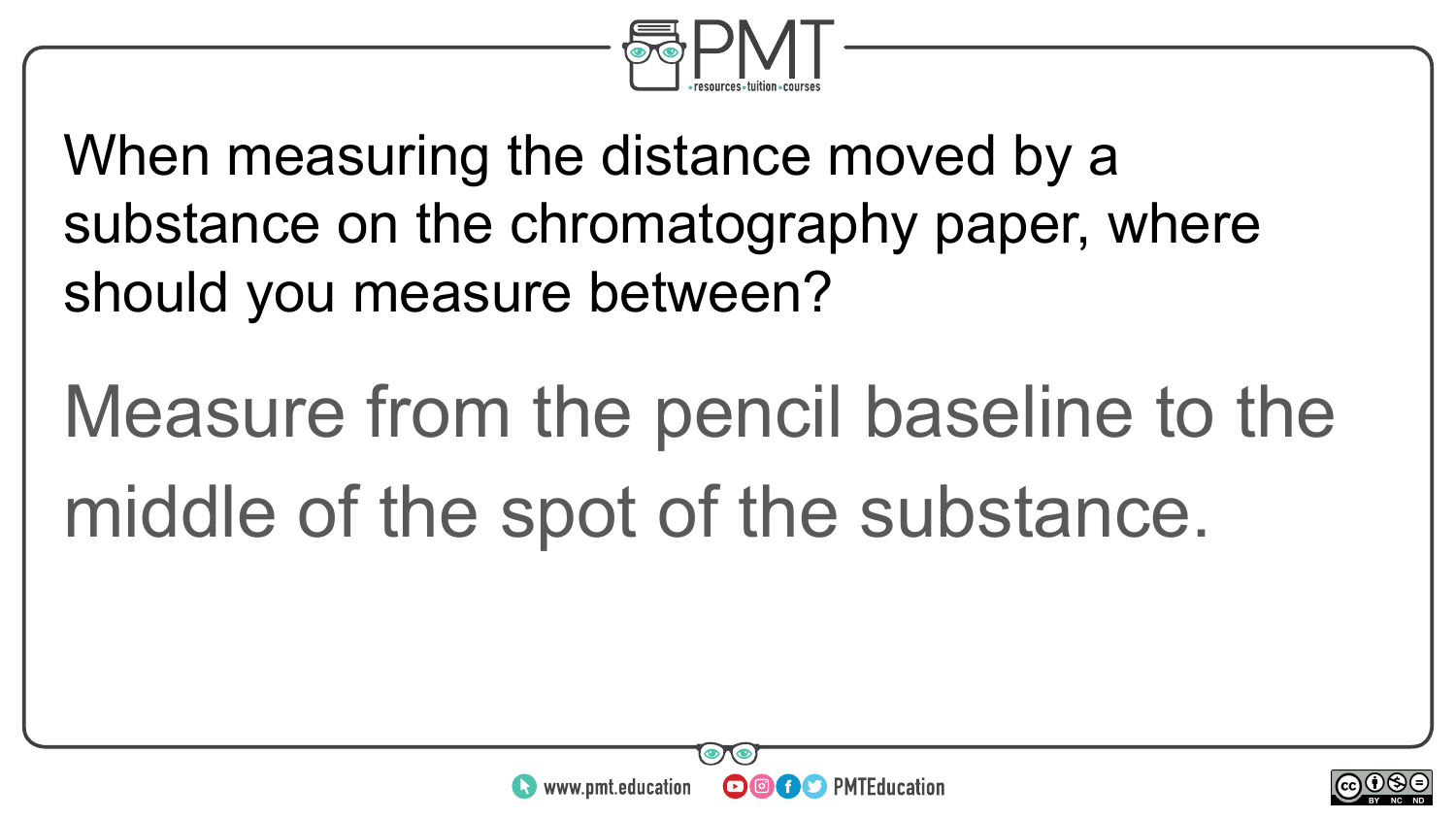

### How does paper chromatography separate a mixture?